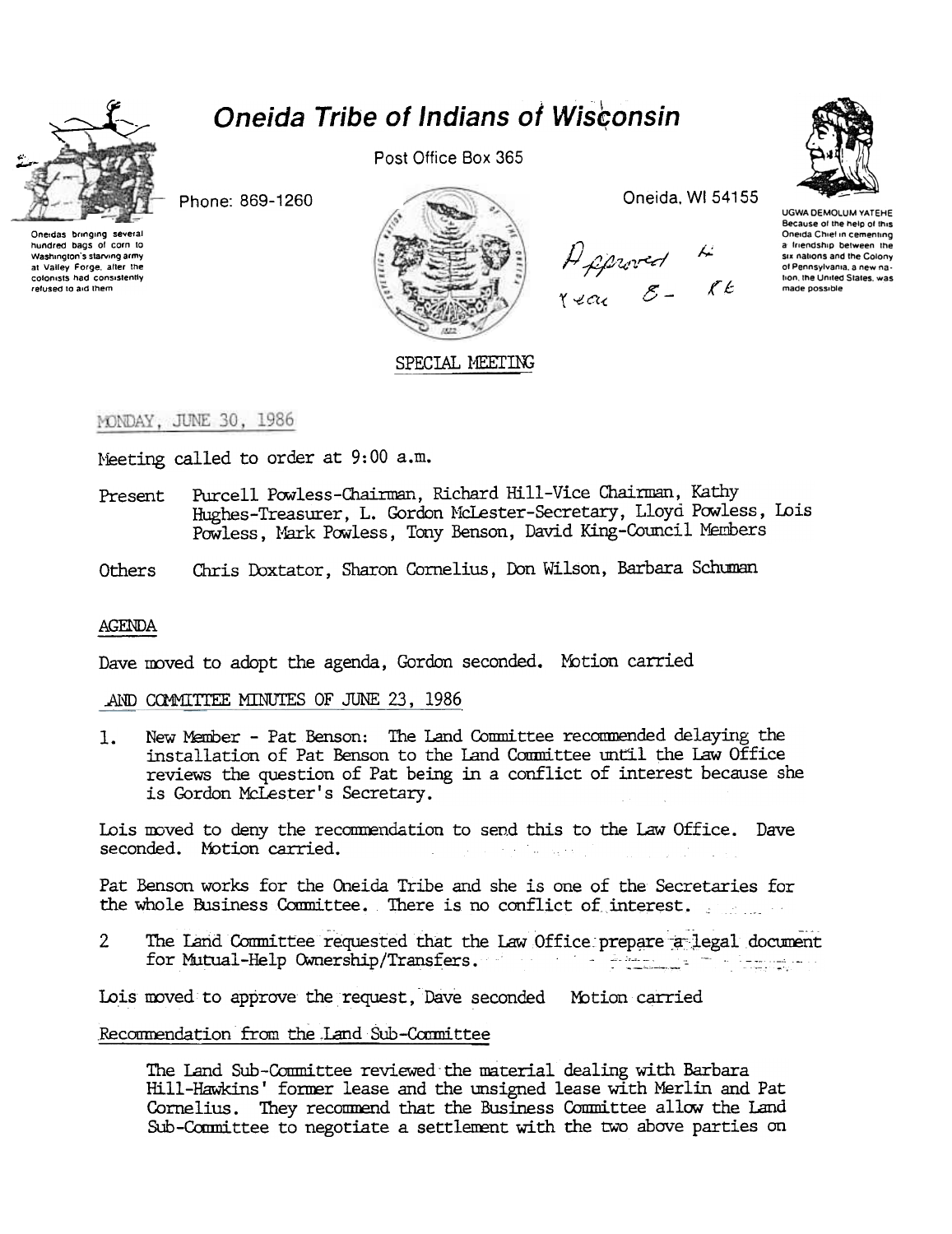ONEIDA TRIBE OF INDIANS OF WISCONSTN SPECIAL MEETING - JUNE 30, 1986 Page 2

# LAND SUB-COMMITTEE RECOMMENDATION (Continued)

each issue and bring it back to the Business Committee for approval as soon as possible.

l \

",  $\mathbf{C}$ 

Mark moved to approve the recommendation, Dave seconded. Notion carried.

### I:::: INSTANT BINGO & PERSONNEL POLICIES

The Bingo Committee met regarding the Bingo pull-tabs and drafted the instant Bingo Personnel Policies and Procedures (see attachments).

Lois moved to approve the Instant Bingo Personnel Policy & Procedures. Kathy<br>seconded. Mark abstained. Motion carried.

#### SALE LOCATION OF INSTANT BINGO TICKETS

The Bingo Committee reviewed the decision to place instant Bingo ticket machines at the Oneida One Stop. They reccmrended that this not be done at this time, but continue with the machines at the Irene Moore Activity Center.

After discussion Dave moved to re-affirm the action to put the instant bingo machines at One Stop. Mark seconded. 2 yes votes, 4 no votes. Rick abstained. Mbtion failed.

Gordon moved to defer any action on putting instant bingo machines at One Stop until the Business Committee reviews a legal opinion from the Law Office on the effect this will have. Rick seconded. Mark and Dave opposed. Motion carried.

#### POLICY FOR RAFFLES/BAKE SALES AT BINGO

Bingo Management has developed a policy and an application form for raffles and bake sales at their facility, and are requesting approval (see attachments).

Mark moved that this recommendation be left up to the Management of Bingo. No seconG.- -:c -"- ,:- c --~ ,-",- cc".~

~ '- -.~- --~ -" -.' -- Lois moved to approve the Policy for Kattles and Bake Sales at Bingo.<br>
contingent on the development and approval of a Raffle Ordinance. Kathy and Seconded. Mark and Tony abstained. Motion carried. خواد السنطين والاباد Australian in

#### ONE IDA TRUST/ENROLLMENT COMITTEE UPDATED CHANGES - Tony Benson

Tony pointed out the changes that were made to the Oneida Trust/Enrollment Committee By-Laws and asked for approval by the Business Committee. This will be presented at the General Tribal Council meeting on July 7, 1986, for their approval (see attachments).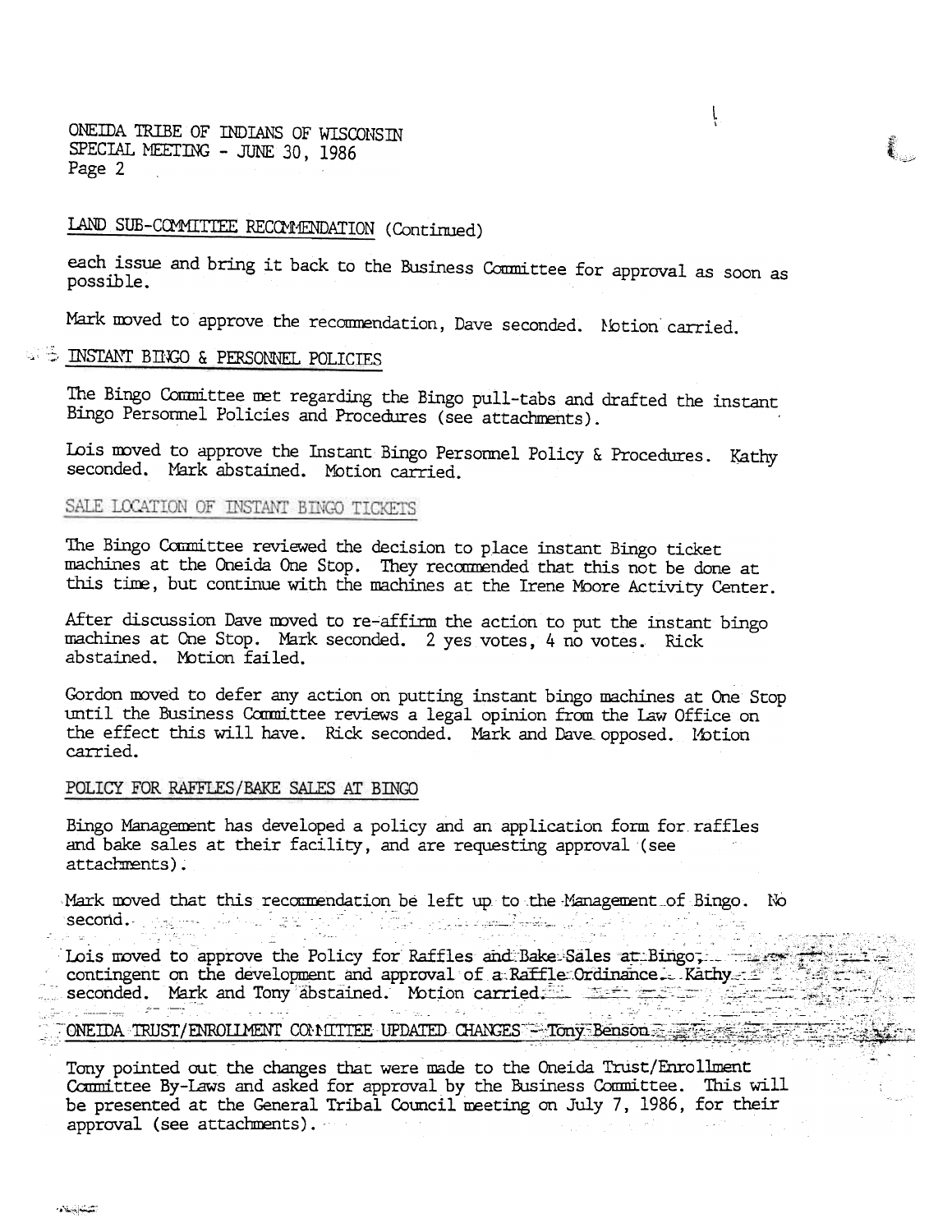ONEIDA TRIBE OF INDIANS OF WISCONSIN SPECIAL MEETING - JUNE 30, 1986 Page 3

### TRUST/ENROLLMENT (Continued)

Mark moved to approve the updated Oneida Trust/Enrollment Committee By-laws. Kathy seconded. Dave and Lois abstained. Motion carried.

# ONEIDA - MENOMINEE CHILDRENS COMPACT Sharon Cornelius

In the best interest of Oneida children who are subject to adoption, the Menominee Tribal Legislature and the Oneida Tribe of Indians of Wisconsin enter into this compact and the attached agreement.

It is the purpose and policy of the above mentioned tribes to cooperate with each other in the placement of said Oneida children to the end that:

(a) Said dhildren requiring placement shall receive the maximum opportunity to be placed in a suitable environment and with persons having appropriate qualifications and facilities to provide a necessary and desirable degree and type of care.'

(b) The proper authorities of the tribes from which the placement is made may obtain the most complete information on the basis of which to evaluate a projected placement and/or adoption before a final decision 'is made.

 $(c)$  It is the intent of this agreement and compact to enable the Oneida Tribe to share concurrent jurisdiction over Oneida pre-adoptive children in order to determine matters in relation to the custody, supervision, care, treatment and disposition of the child as is the intent of the Indian Child Welfare Act.

THEREFORE, the Menominee Tribal Court agrees to adjudicate and hear any and all proceedings regarding said Oneida children until such time as an Oneida child is adopted; including but not limited to termination of parental rights, pre-adoption and/or adoption proceedings.

In order to carry out this compact, adoptive petitioners shall incur legal costs associated with the disposition of said-children. The Oneida Tribe of Indians of Wisconsin shall incur legal costs only if agreed to by the petitioner and the ~~ida Child Protective Board. ,~~::\_~ c:~~,' -:=;-:". .'c .c c- ::c,.-

  $m_{\rm min}$ Mark moved to approve the Compact, Tony seconded. $\dots$  Lois abstain  $\text{carried.}$  ,  $\text{Tr}\left[\frac{1}{2}\right]$  is the positive of  $\mathbb{R}^n$  in the set of  $\mathbb{R}^n$  , in the set of  $\mathbb{R}^n$  is the set of  $\mathbb{R}^n$ ..

Purcell Powless and the Representative from the Menominee':Tribe will sign the Compact at the Reception for the Politicians at the Rodeway Inn on July 1, 1986

#### REQUEST FROM DAVE KING FOR THE BOXING SHOW

Dave stated that the Oneida Pro Boxing Show is on July 4, 1986 and that  $$750.00$  is required to pay the airfare of two of the participants. Dave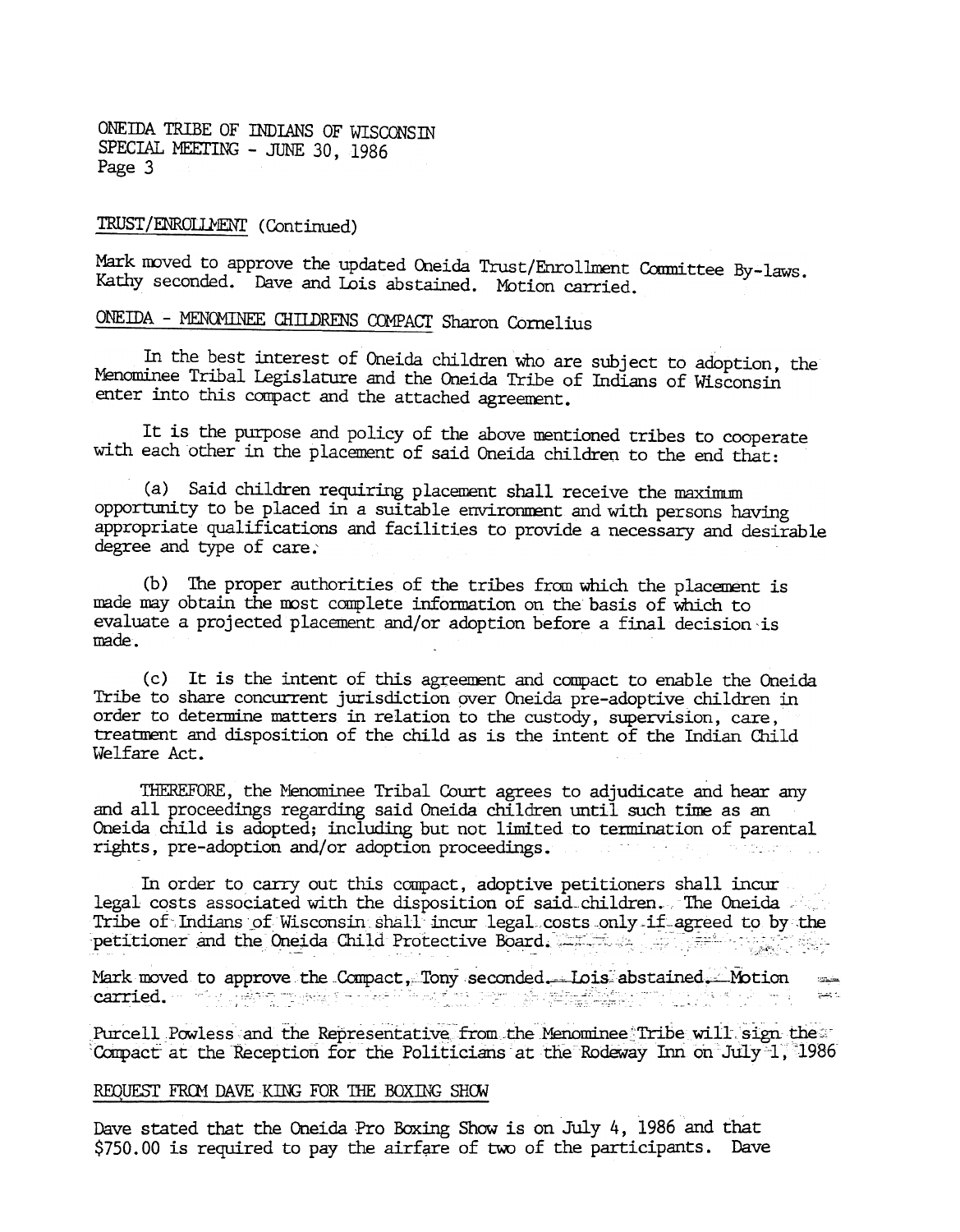ONEIDA TRIBE OF INDIANS OF WISCONSIN SPECIAL MEETING - JUNE 30, 1986 Page 4

 $\mathcal{L}(\mathcal{S})$ 

#### BOXING SHOW (Continued)

حجوبي

requested that \$750 be used from the Recreation Budget to cover this cost. The proceeds from the fight will be going to Recreation and this should be enough to reimburse the Recreation Budget.

Ê.

Mark moved to approve the request, Dave seconded. Kathy abstained. Motion carried.

#### VACATION & TRAVEL REQUEST - Lloyd Powless

Lloyd is requesting approval to attend an AILCEB meeting in Ashland, WI on July 15, 1986, and to take vacation on July 2nd, 3rd & 25th, 1986.

Mark moved to approve the requests. Dave seconded. Lloyd abstained. Motion carried.

### APPROVAL OF THE GENERAL TRIBAL COUNCIL AGENDA FOR JULY 7, 1986

Mark moved to approve the items for the agenda. Dave seconded. Motion carried.

#### INDIAN HEALTH SERVICE RESOLUTION #6-30-86-A

WHEREAS, the Oneida Tribe of Indians of Wisconsin is a federally recognized Indian government and a Treaty Tribe recognized by the laws of the United States, and

WHEREAS, the Oneida General Tribal Council is the governmental body of the Oneida Tribe of Indians of Wisconsin, and

WHEREAS, the Oneida Business Committee has been delegated the authority of Article IV, Section 1 of the Oneida Tribal Constitution by the Oneida General Tribal Council, and

WHEREAS, the Oneida Business Committee, in the interest of continuing to provide health care services to its members and their families, and graphy and take the second with the second control of the second second second second second second second sec WHEREAS, the Oneida Business Committee under their management system reviews and approves all programs and budgets, and

WHEREAS, the 1987 Comprehensive Health Service Program is consistent with the service as Tribal goals and objectives. The contract of the contract of the contract of the contract of the contract of the contract of the contract of the contract of the contract of the contract of the contract of the contract of t

NOW, THEREFORE BE IT RESOLVED: that the Oneida Tribe of Indians request to continue to contract with Indian Health Service for the provision of the state of comprehensive health services.